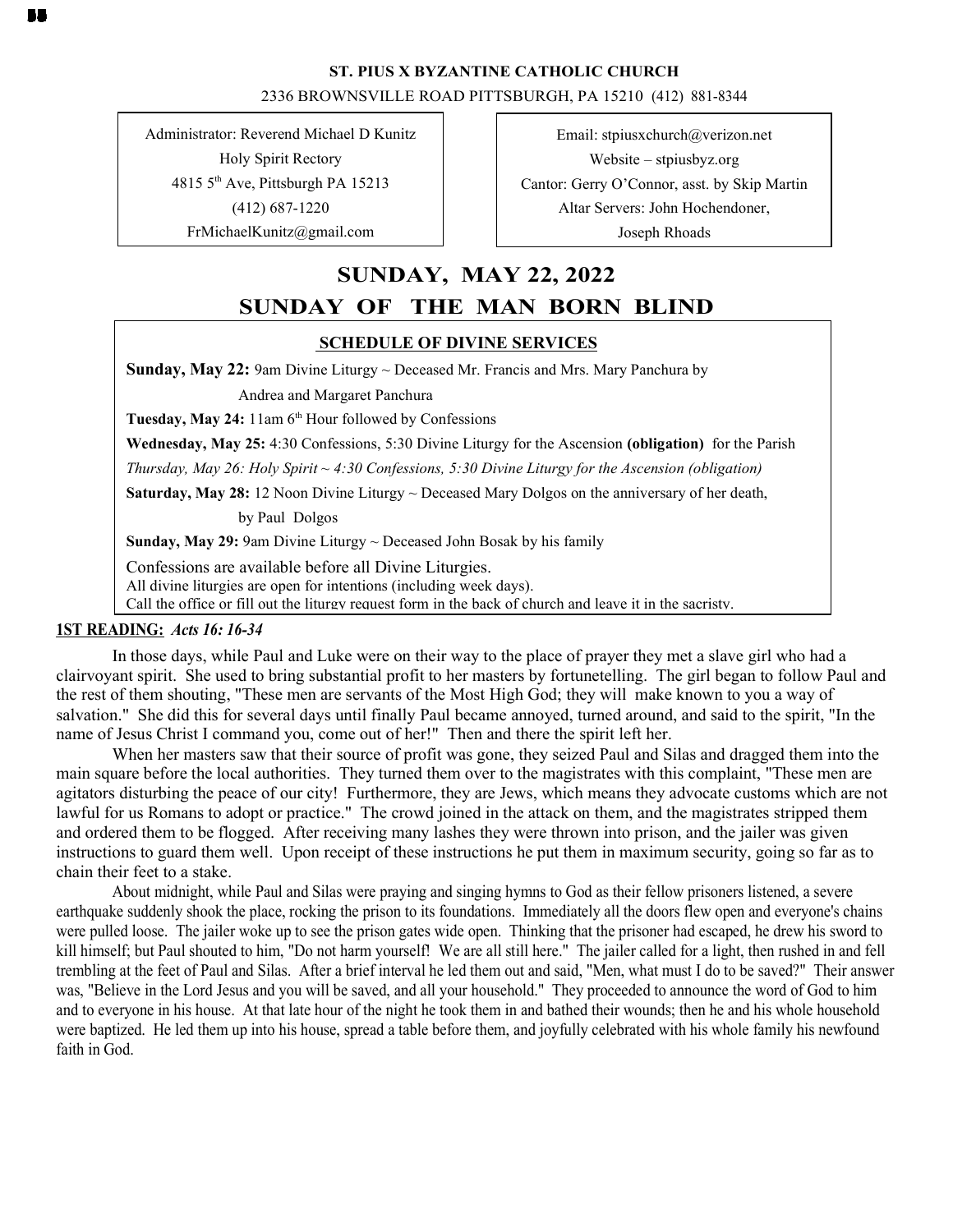$\sim\sim\sim\sim$ In this passage from the Acts of the Holy Apostles, the Holy Evangelist Luke relates how Paul and Silas were arrested for preaching about Jesus at Philippi in Macedonia. The gospel message was spreading westward and now had reached Europe. Although Paul and Silas were in the abject darkness of their prison cell, the Light of the risen Savior continued to shine brightly within them. At midnight while they were praying and singing hymns to God, there was an earthquake which shook the foundations of the prison. All of the prison's doors flew open, and everyone's chains fell off. The Lord Jesus had provided for the deliverance of His faithful ministers. After this event, the jailer and his whole household were converted and baptized by Paul who preached the Good News to them. The splendid, radiant Light of the risen Jesus thus was made to shine brightly with divine grace within these first newly converted disciples in Europe.

#### GOSPEL: John 9: 1-38

As he passed by he saw a man blind from birth. His disciples asked him, "Rabbi, who sinned, this man or his parents, that he was born blind?" Jesus answered, "Neither he nor his parents sinned; it is so that the works of God might be made visible through him. We have to do the works of the one who sent me while it is day. Night is coming when no one can work. While I am in the world, I am the light of the world." When he had said this, he spat on the ground and made clay with the saliva, and smeared the clay on his eyes, and said to him, "Go wash in the Pool of Siloam" (which means Sent). So he went and washed, and came back able to see.

His neighbors and those who had seen him earlier as a beggar said, "Isn't this the one who used to sit and beg?" Some said, "It is," but others said, "No, he just looks like him." He said, "I am." So they said to him, "[So] how were your eyes opened?" He replied, "The man called Jesus made clay and anointed my eyes and told me, 'Go to Siloam and wash.' So I went there and washed and was able to see." And they said to him, "Where is he?" He said, "I don't know." They brought the one who was once blind to the Pharisees.

Now Jesus had made clay and opened his eyes on a sabbath. So then the Pharisees also asked him how he was able to see. He said to them, "He put clay on my eyes, and I washed, and now I can see." So some of the Pharisees said, "This man is not from God, because he does not keep the sabbath." [But] others said, "How can a sinful man do such signs?" And there was a division among them. So they said to the blind man again, "What do you have to say about him, since he opened your eyes?" He said, "He is a prophet." Now the Jews did not believe that he had been blind and gained his sight until they summoned the parents of the one who had gained his sight. They asked them, "Is this your son, who you say was born blind? How does he now see?" His parents answered and said, "We know that this is our son and that he was born blind. We do not know how he sees now, nor do we know who opened his eyes. Ask him, he is of age; he can speak for him self." His parents said this because they were afraid of the Jews, for the Jews had already agreed that if anyone acknowledged him as the Messiah, he would be expelled from the synagogue. For this reason his parents said, "He is of age; question him."

So a second time they called the man who had been blind and said to him, "Give God the praise! We know that this man is a sinner." He replied, "If he is a sinner, I do not know. One thing I do know is that I was blind and now I see." So they said to him, "What did he do to you? How did he open your eyes?" He answered them, "I told you already and you did not listen. Why do you want to hear it again? Do you want to become his disciples, too?" They ridiculed him and said, "You are that man's disciple; we are disciples of Moses! We know that God spoke to Moses, but we do not know where this one is from." The man answered and said to them, "This is what is so amazing, that you do not know where he is from, yet he opened my eyes. We know that God does not listen to sinners, but if one is devout and does his will, he listens to him. It is unheard of that anyone ever opened the eyes of a person born blind. If this man were not from God, he would not be able to do anything." They answered and said to him, "You were born totally in sin, and are you trying to teach us?" Then they threw him out.

When Jesus heard that they had thrown him out, he found him and said, "Do you believe in the Son of Man?" He answered and said, "Who is he, sir, that I may believe in him?" Jesus said to him, "You have seen him and the one speaking with you is he." He said, "I do believe, Lord," and he worshiped him.

 $\sim$  The Holy Evangelist John tells us how Jesus healed a man blind since birth. After performing this miracle, Jesus proclaimed Himself to be the Light of the world. He told His listeners to work for entrance into God's Kingdom while they have the Light of Life (Jesus) within themselves; for night (death) will come when no one will be able to work for salvation. Our Lord not only cured the man's physical blindness, but He also healed the spiritual blindness of his soul. We, likewise, need the Light of Jesus to shine within us. Through baptism, we participate in the Lord's new passover and His resurrection, and we become the recipients of His infinite Light which dispels our own "spiritual blindness" and guides us through this shadowy world to an eternal New Life. Each of us truly can be enlightened and affected by His magnificent, refulgent Light which was emitted intensely from the tomb that once held His lifeless body.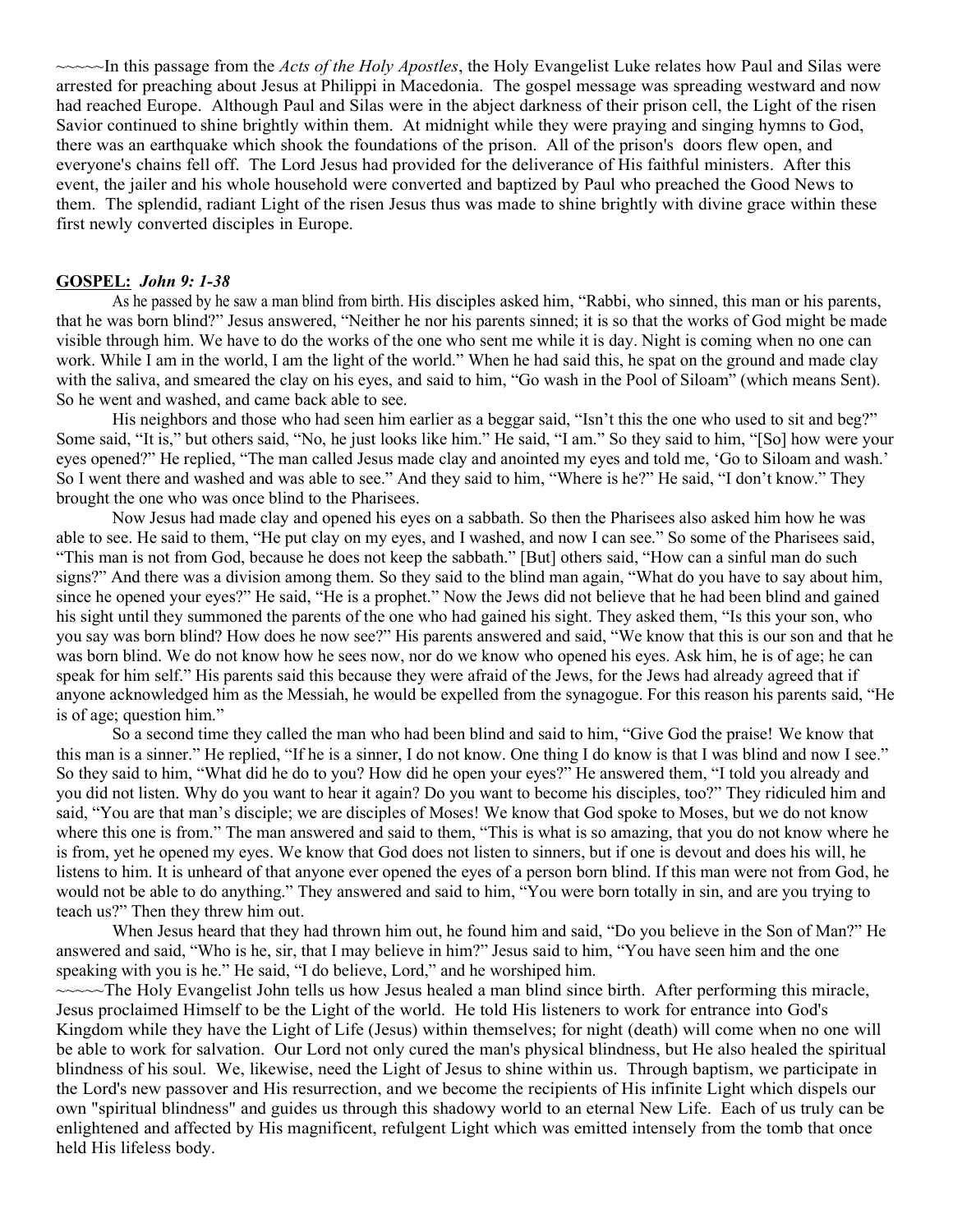**AT THE DIVINE LITURGY TODAY.....** Just as Jesus healed the blind man and gave him light through physical sight, so Jesus' LIGHT must shine within our souls to give us spiritual life. Through the brilliant light of **AT THE DIVINE LITURGY TODAY.....** Just as Jesus healed the blind man and gave him light through physical sight, so Jesus' LIGHT must shine within our souls to give us spiritual life. Through the brilliant light of His res spreading into Europe. The light of His grace, bestowed through the sacramental mysteries, gives spiritual life to our immortal souls.

#### THURSDAY IS THE MAGNIFICENT FEAST OF THE GLORIOUS ASCENSION…..

**AT THE DIVINE LITURGY TODAY.....** Just as Jesus healed the blind man and gave him light through<br>physical sight, so Jesus' LIGHT must shine within our souls to give us spiritual life. Through the brilliant light of<br>His res solemnly The Feast of the Awesome ASCENSION of the Lord JESUS CHRIST as we observe the triumphant return of the victorious Savior to heaven where He now is glorified at the right hand of His Father. The Ascension Feast signifies a day of total and complete triumph for Jesus, a day that He fully merited because of His redemptive acts completed in our behalf. The Son is assumed into heaven and is "taken-up" to the Father, by Whom He was sent and Whose will He so perfectly fulfilled, in order that God the Father might glorify Him for having secured the world's redemption. Afterthe ascension event, Jesus our Brother entered heaven in human form and thereby elevated our fallen human nature. The theme of this holy day of obligation is the *glorification* of the Son (Jesus) by His divine Father for all that He accomplished here on earth for our salvation. Thus, we also can expect that same type of glorification from God our Father after our own individual resurrection from death and then our ascension into an eternal New Life. Some day we likewise will share in this glorified Life with Jesus and God, His almighty Father, in the eternal Kingdom of Heaven. our immortal souls.<br>
THURSDAY IS THE MACNIFICENT FEAST OF THE GLORIOUS ASCENSION....<br>
University of this week, May 26th, forty days after the passover-resurrection event, we shall celebrate<br>
solemnly The Feast of the Aweso

#### CHRISTIAN GREETING DURING ASCENSIONTIDE…..

 As we now prepare for the glorious conclusion of the radiant resurrectional season, we anticipate the forthcoming splendorous ascensional holiday season. For our Christian greeting that we shall use throughout ascensiontide, we joyously render the response to this festive greeting, we affirm to all people everywhere that we must "Exalt Him forever!"

#### THE SIXTH PASCHAL SUNDAY – THE SUNDAY OF THE BLIND MAN.....

The Sunday of the Blind Man is the final Sunday of the resurrectional period, and at today's Divine Liturgy we are given for our consideration yet another aspect of the passover-resurrection mystery. The theme of light—something so very elemental to our existence—is the topic accentuated by our Byzantine Catholic Church. The triumphant Christ rose from the dead and burst forth from the tomb with the full radiance of His eternal Light, and our own lives always must reflect the brilliant resurrectional Light of the risen Jesus. He thus has become the unfading Light of the world Who will continue to shine brightly, thereby overpowering the darkness of evil and illuminating those held captive under the bondage of sin. The effulgent glow emanating from His empty and glorified sepulcher serves as a beacon drawing all of humanity to a full participation in His glorious resurrection event. Jesus, our divine Savior, has passed-over from the darkness of death and sin into the Light of an eternal New Life with God. We confirm this fact when we sing in the Divine Liturgy: "We have seen the true Light..." The Light of Christ illuminates our souls and revivifies them with the energy of grace. This results in our spiritual rebirth and renewal in the sight of God. Through the mysteries of the Church —the holy sacraments—may the Light of the risen Lord ever shine brilliantly in each of us!

THE SACRED RESURRECTIONAL FEAST CONCLUDES ON WEDNESDAY…..This Wednesday, May 25th, is the Conclusion of the Feast of the Holy Pasch and the Radiant Resurrection. On this thirty-ninth day of the magnificent Resurrection's post-festive period, we have our leave-taking from the Feast of feasts as we relinquish our observance of this Solemnity of solemnities. The festive joy of this Glory of glories that was initiated on the Greatday—the King and Lord of all Sabbaths—now is brought to a proper conclusion prior to the ascension event. In concluding this Triumph of triumphs, the venerable burial shroud, the plaščanica, will be taken from the holy table of the main altar; the resplendent empty tomb is removed from public display; and we no longer sing the joyous resurrectional anthem "Christ is risen from the dead...." Liturgically, we then initiate the ascensional period which will last for ten days until Holy Pentecost Sunday. There is still no kneeling until Pentecost, and we shall continue to stand as we have been during the resurrectional season. After holy communion, we are to **stand** for the ascension anthem: "Be exalted above the heavens...," for this is the hymn of Jesus' glorification. The season of kneeling will begin on Pentecost Sunday when we all kneel down to invoke the divine assistance of the Holy Spirit.